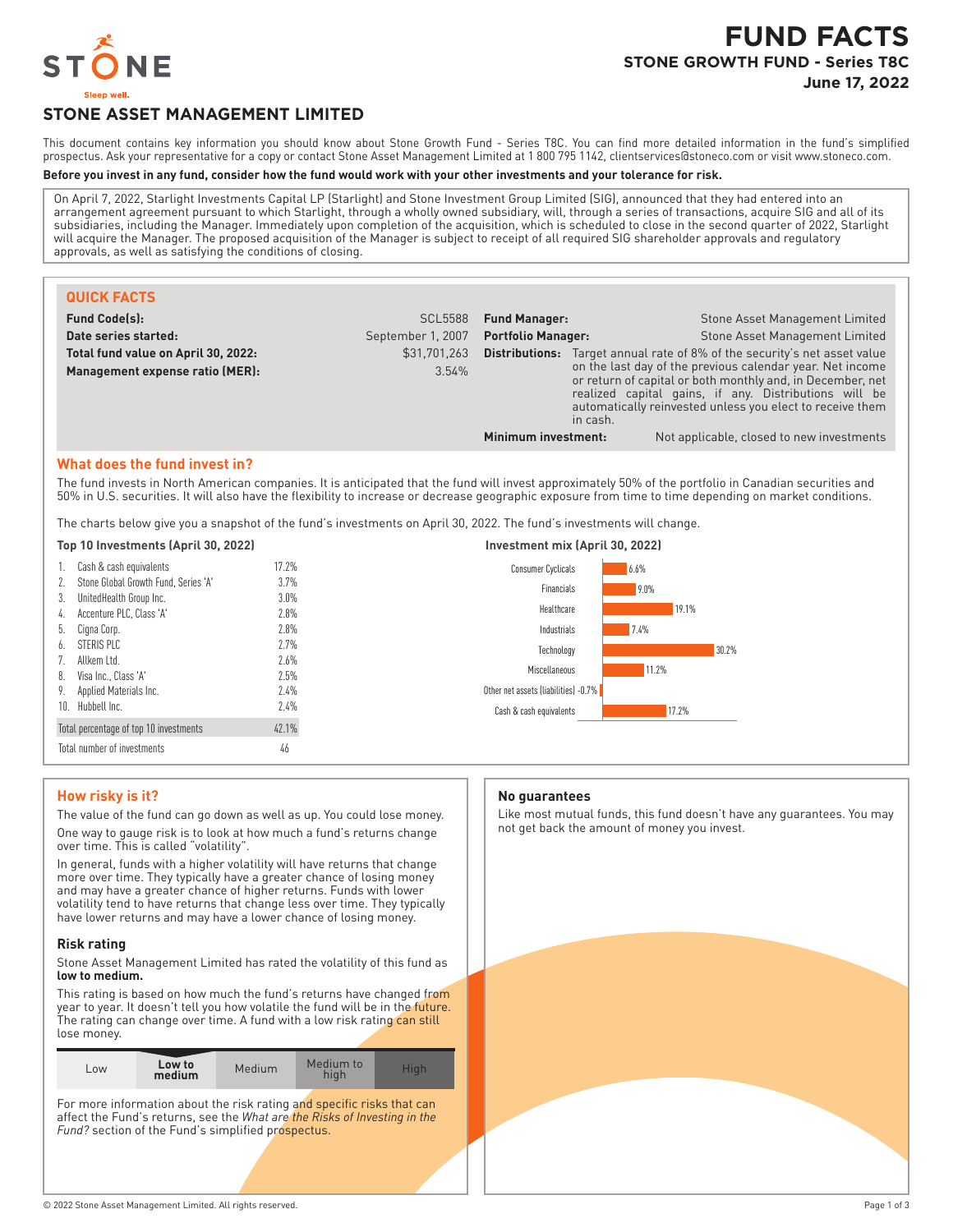

# **STONE GROWTH FUND - Series T8C**

## **How has the fund performed?**

This section tells you how Series T8C securities of the fund has performed over the past 10 years. Returns are after expenses have been deducted. These expenses reduce the fund's returns.

#### **Year-by-year returns**

The bar chart shows how the Series of the fund performed in each of the past 10 years. The fund's Series value has decreased in 1 of the past 10 years. The range of returns and change from year to year can help you assess how risky the Series of the fund has been in the past. It does not tell you how the Series of the fund will perform in the future.



## **Best and worst 3-month returns**

This table shows the best and worst returns for Series T8C securities of the fund in a 3-month period over the past 10 years. The best and worst 3-month returns could be higher or lower in the future. Consider how much of a loss you could afford to take in a short period of time.

|              | Return  | 3 months ending | If you invested \$1,000 at the beginning of the period |
|--------------|---------|-----------------|--------------------------------------------------------|
| Best return  | 16.33%  | June 30, 2020   | Your investment would rise to \$1.163.30.              |
| Worst return | -14.05% | March 31, 2016  | Your investment would drop to \$859.50.                |

## **Average return**

The annual compound return of the Series of the fund was approximately 9.3% over the past 10 years. If you had invested \$1,000 in the Series of the fund 10 years ago, your investment would now be worth \$2,435.91.

## **Who is this fund for?**

# **This fund is suitable for investors:**

- Seeking capital growth
- With a mid-term to long-term investment horizon with a low to medium risk tolerance

This fund may not be suitable for investors with a short-term investment horizon.

## **A word about tax**

In general, you'll have to pay income tax on any money you make on a fund. How much you pay depends on the tax laws where you live and whether or not you hold the fund in a registered plan such as a Registered Retirement Savings Plan or a Tax-Free Savings Account.

Keep in mind that if you hold your fund in a non-registered account, fund distributions are included in your taxable income, whether you get them in cash or have them reinvested.

## **How much does it cost?**

The following tables show the fees and expenses you could pay to buy, own and sell Series T8C securities of the fund.

The fees and expenses – including any commissions – can vary among series of a fund and among funds. Higher commissions can influence representatives to recommend one investment over another. Ask about other funds and investments that may be suitable for you at a lower cost.

#### **1. Sales charges**

Series T8C is the deferred low load sales charge option.